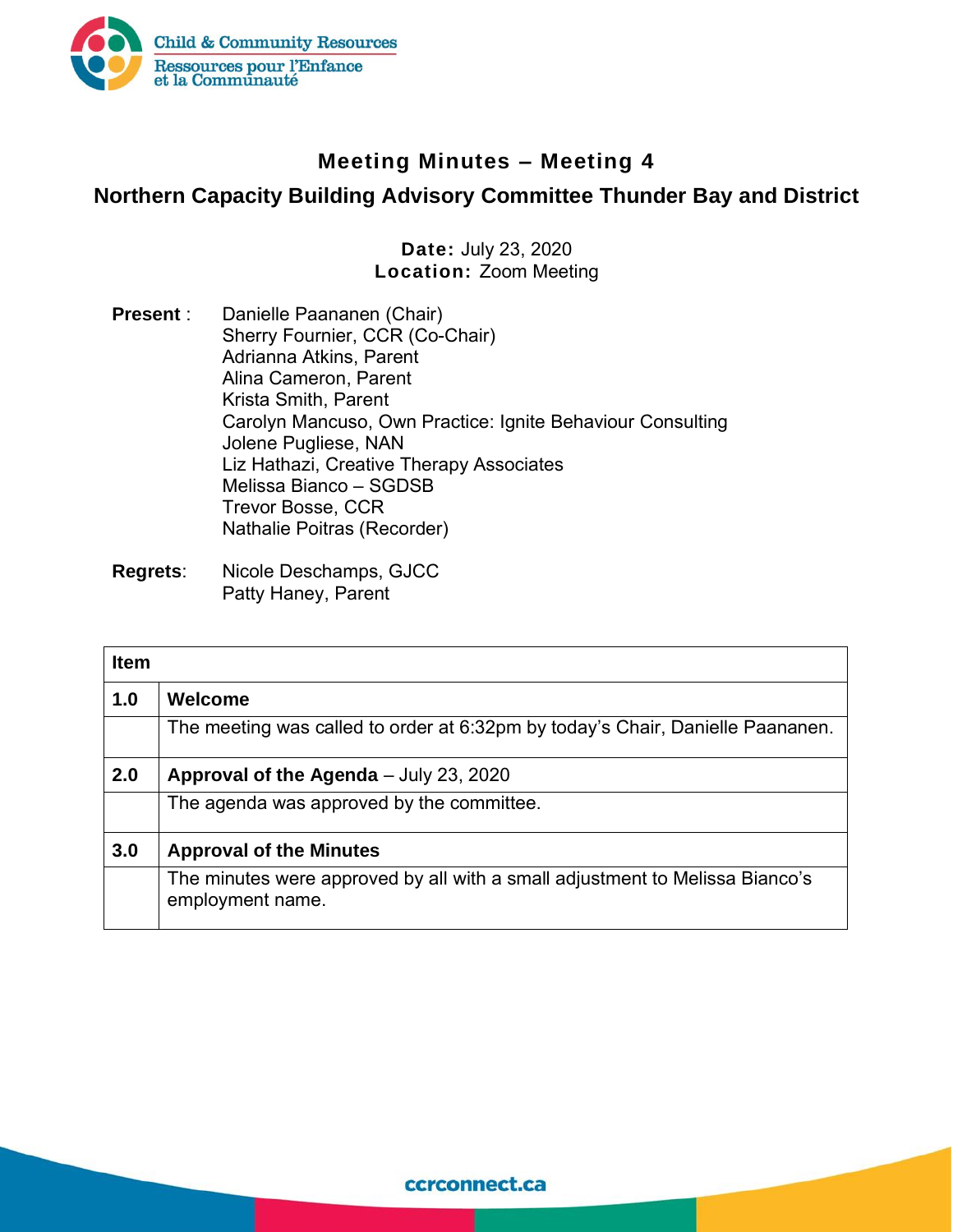| <b>Item</b> |                                                                                                                                                                                                                                                                                                                                                                                                                                                                                                                              |
|-------------|------------------------------------------------------------------------------------------------------------------------------------------------------------------------------------------------------------------------------------------------------------------------------------------------------------------------------------------------------------------------------------------------------------------------------------------------------------------------------------------------------------------------------|
| 4.0         | <b>Opportunities - Final check-in</b>                                                                                                                                                                                                                                                                                                                                                                                                                                                                                        |
|             | Sherry provided the following updates:                                                                                                                                                                                                                                                                                                                                                                                                                                                                                       |
|             | 1. Most parents would have received a letter regarding confirmation of the<br>Ministry moving forward with data migration. Parents are encouraged to<br>contact the Ministry directly (toll free number provided in the letter) if they<br>have any questions about this process.                                                                                                                                                                                                                                            |
|             | 2. Early Identification program – JASPER. Due to current circumstances<br>(COVID-19) training and delivery of JASPER will be placed on hold. CCR<br>has submitted an alternate program to the Ministry for consideration and<br>approval. This will ensure that all children eligible for this program will<br>receive service. Additional updates will be provided as they are made<br>available.                                                                                                                           |
|             | 3. A letter is expected from the Ministry indicating the extension of behaviour<br>plans to March 31, 2021.                                                                                                                                                                                                                                                                                                                                                                                                                  |
|             | 4. As recommended in the Ontario Autism Advisory Panel Report, there may<br>be opportunity (upon formal request from the Ministry) to deliver<br>foundational services. As the services offered through the Northern<br>Collaborative fit the criteria of foundational services CCR is preparing to<br>invite providers to submit for Phase 4. This phase will include services<br>available to families free of charge from September 2020 to March 31,<br>2021. Additional updates will be provided as they are available. |
| 5.0         | <b>Overview of Goals established by other Committees</b>                                                                                                                                                                                                                                                                                                                                                                                                                                                                     |
|             | The Sudbury Goals were shared with the group and a brief discussion took<br>place.                                                                                                                                                                                                                                                                                                                                                                                                                                           |
|             | Once other committees have determined final goals, it will be shared with<br>Thunder Bay Advisory Committee.                                                                                                                                                                                                                                                                                                                                                                                                                 |
|             | Thunder Bay Advisory Committee goals will be shared with other committees as<br>well.                                                                                                                                                                                                                                                                                                                                                                                                                                        |
| 6.0         | Overview of Goals and proposed strategies - Discussion, Feedback,<br>additions                                                                                                                                                                                                                                                                                                                                                                                                                                               |
|             | The Goal Tracking was reviewed with some items clarified with the members.<br>Member's name were added to the goal tracking sheet to support with listed<br>tasks.                                                                                                                                                                                                                                                                                                                                                           |
|             | Trevor will be sharing an example of a Request for Proposal (RFP) with the<br>committee to inform parents from a financial stand point.                                                                                                                                                                                                                                                                                                                                                                                      |